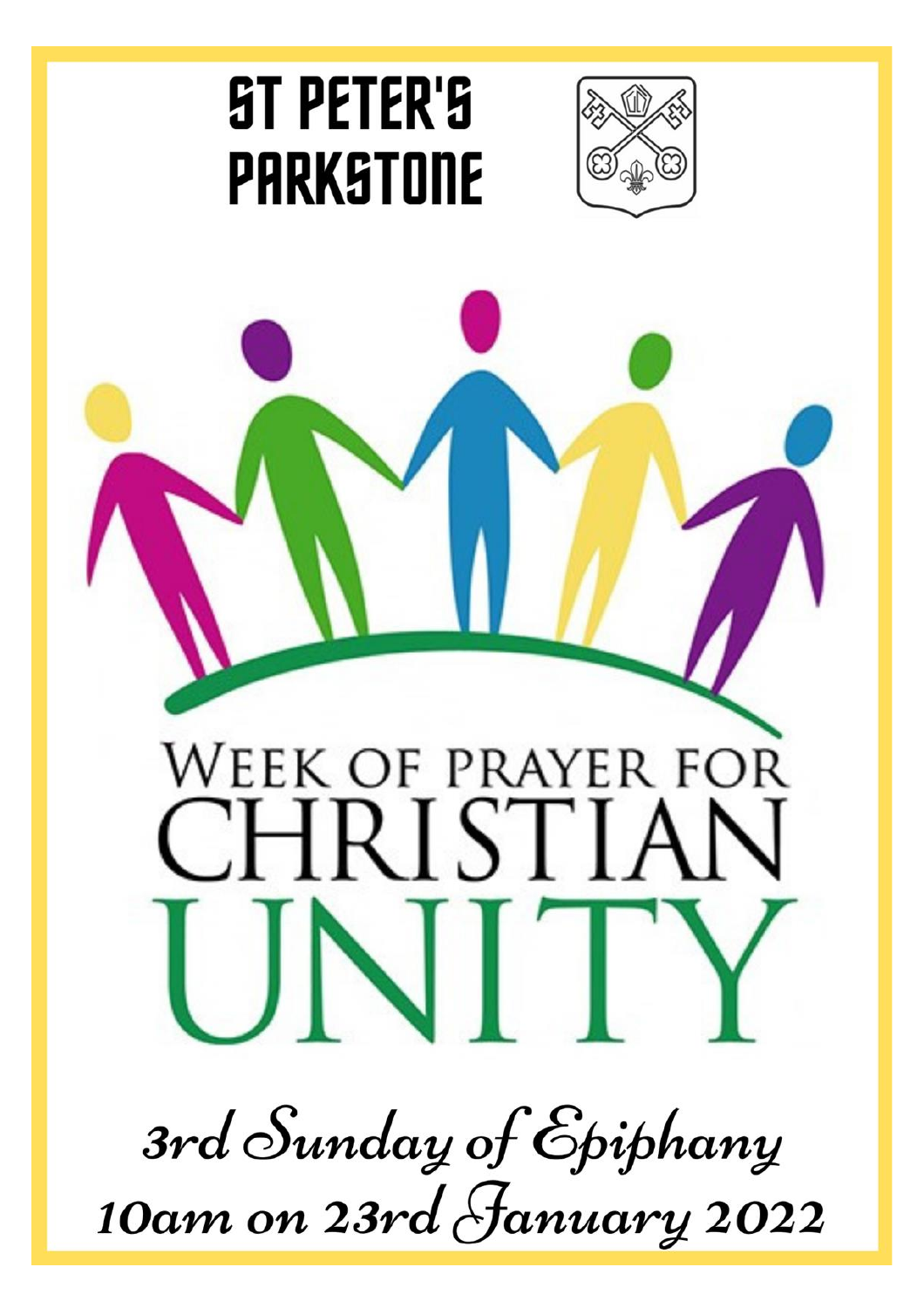## **WELCOME TO ST PETER'S CHURCH, PARKSTONE**

A warm welcome to our Eucharist on the Third Sunday of Epiphany. The season of joyful celebration that begins at Christmas now continues through the successive Sundays of Epiphany, and the festal cycle ends only with the Feast of the Presentation (Candlemas).

During this season we focus on the true nature of Jesus as it shines forth in different episodes in his life. In this Sunday's Gospel, Jesus manifests himself as God through his fulfilment of Scripture and divine teaching in the temple. We join with the Peek family today in the joyful celebration of baby Edwin's baptism and his welcome into the Christian family here at St Peter's.

We are invited to support the work of St Peter's, to help us carry out our mission and ministry to our local community. A collection will not be taken during the service, but there is provision for us to make our offering as we leave St Peter's Church.

It is also possible to make an offering by clicking the 'donate' button on our website: www.stpetersparkstone.org.uk or scanning the QR code. Every donation is greatly appreciated, thank you.



For any pastoral needs, or enquiries about weddings or baptisms please contact:

Revd Mike Trotman, Rector revdmike@stpetersparkstone.org.uk Phone: 07525 662999

The parish office can be contacted on 01202 749085 or via email: office@stpetersparkstone.org.uk

*Common Worship: Services and Prayers for the Church of England (2000) material from which is included in this service, are copyright © The Archbishops' Council 2000. Music and hymns reproduced with permission under CCLI 20546.*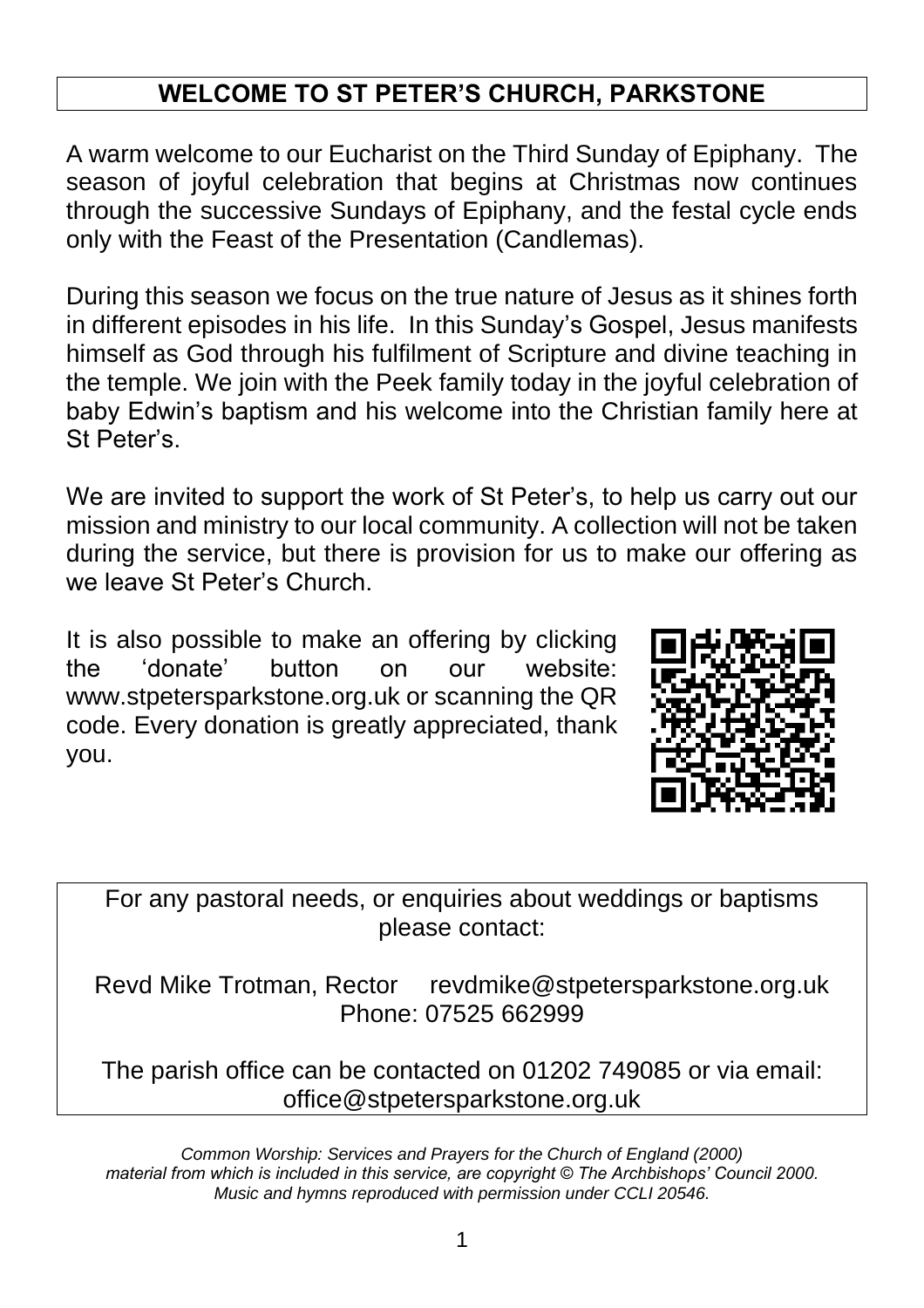#### **THE GATHERING**

*Please stand and sing, as the service begins with a hymn.*

**Jesus shall reign where'er the sun does his successive journeys run; his kingdom stretch from shore to shore, till moons shall wax and wane no more.**

**People and realms of every tongue dwell on his love with sweetest song, and infant voices shall proclaim their early blessings on his name.**

**Blessings abound where'er he reigns: the prisoner leap to lose their chains; the weary find eternal rest, and all the sons of want are blest.**

**Let every creature rise and bring peculiar honours to our King; angels descend with songs again, and earth repeat the loud Amen.**

#### The Greeting

In the name of  $\Phi$  the Father, and of the Son, and of the Holy Spirit.

#### *All* **Amen.**

Grace, mercy and peace from God our Father and the Lord Jesus Christ be with you

*All* **and also with you.**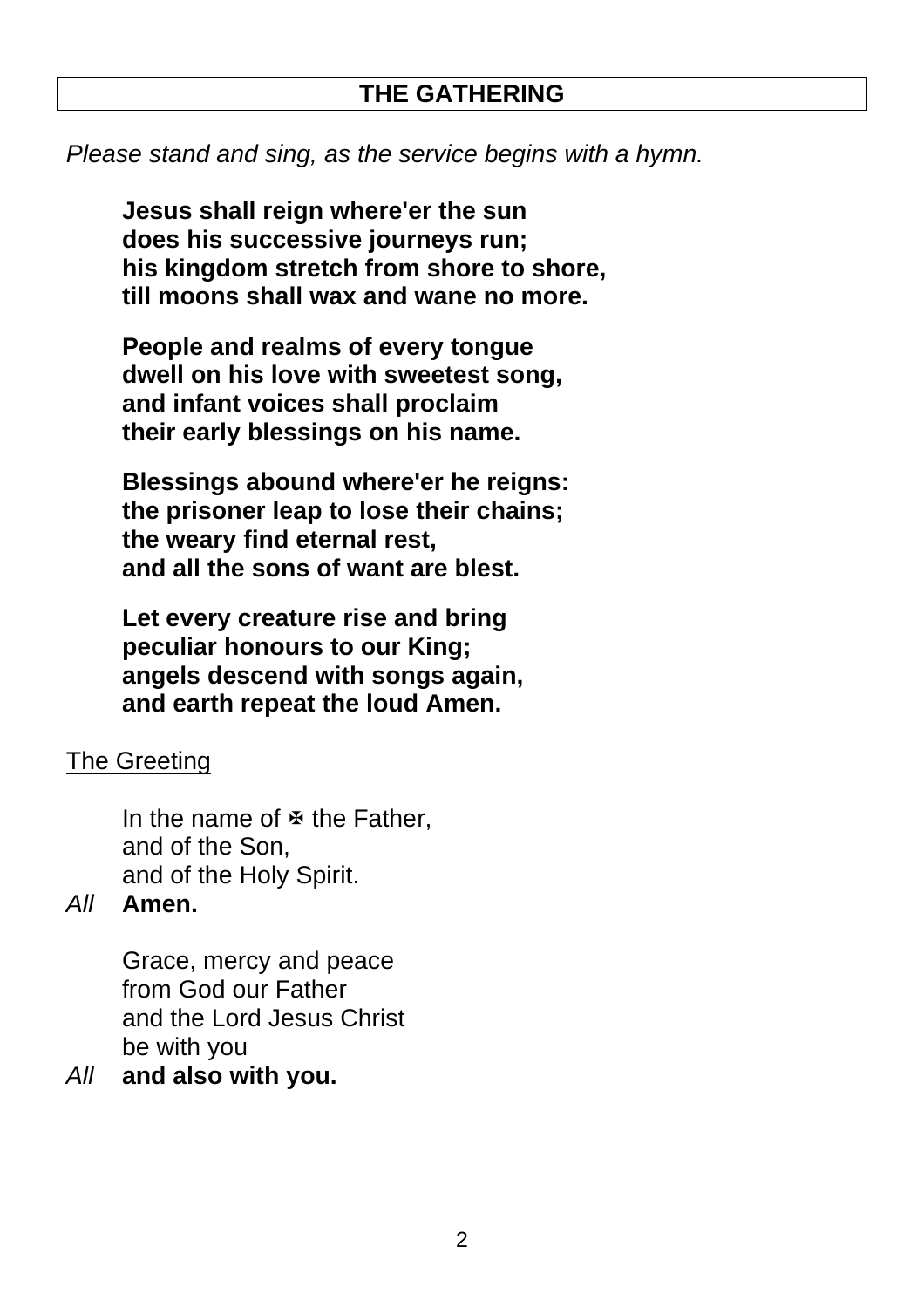*Please sit as informal words of welcome are offered.*

We rejoice today with Simon, Rachel and family as they thank God for the gift of life and bring Edwin Sidney for baptism.

Let us pray: God our Creator, we thank you for the wonder of new life and for the mystery of human love. We give thanks for all whose support and skill surround and sustain the beginning of life. As Jesus knew love within a human family, may Edwin grow in strength and wisdom. As Mary and Joseph knew the joys of parenthood, give to Stuart and Rachel your sustaining grace and love; through Jesus Christ our Lord.

*All* **Amen.** 

*Please stand as we sing our hymn of praise to the Trinity – the Gloria.* 

### Gloria in Excelsis

**Glory to God, Glory to God, Glory to God in the highest. Glory to God in the highest, and peace to his people on earth. Lord God, heavenly King, almighty God and Father, we worship you, we give you thanks, we praise you for your glory.**

**Glory to God, Glory to God, Glory to God in the highest. Lord Jesus Christ, only Son of the Father, Lord God, Lamb of God, you take away the sin of the world: have mercy on us; you are seated at the right hand of the Father: receive our prayer.**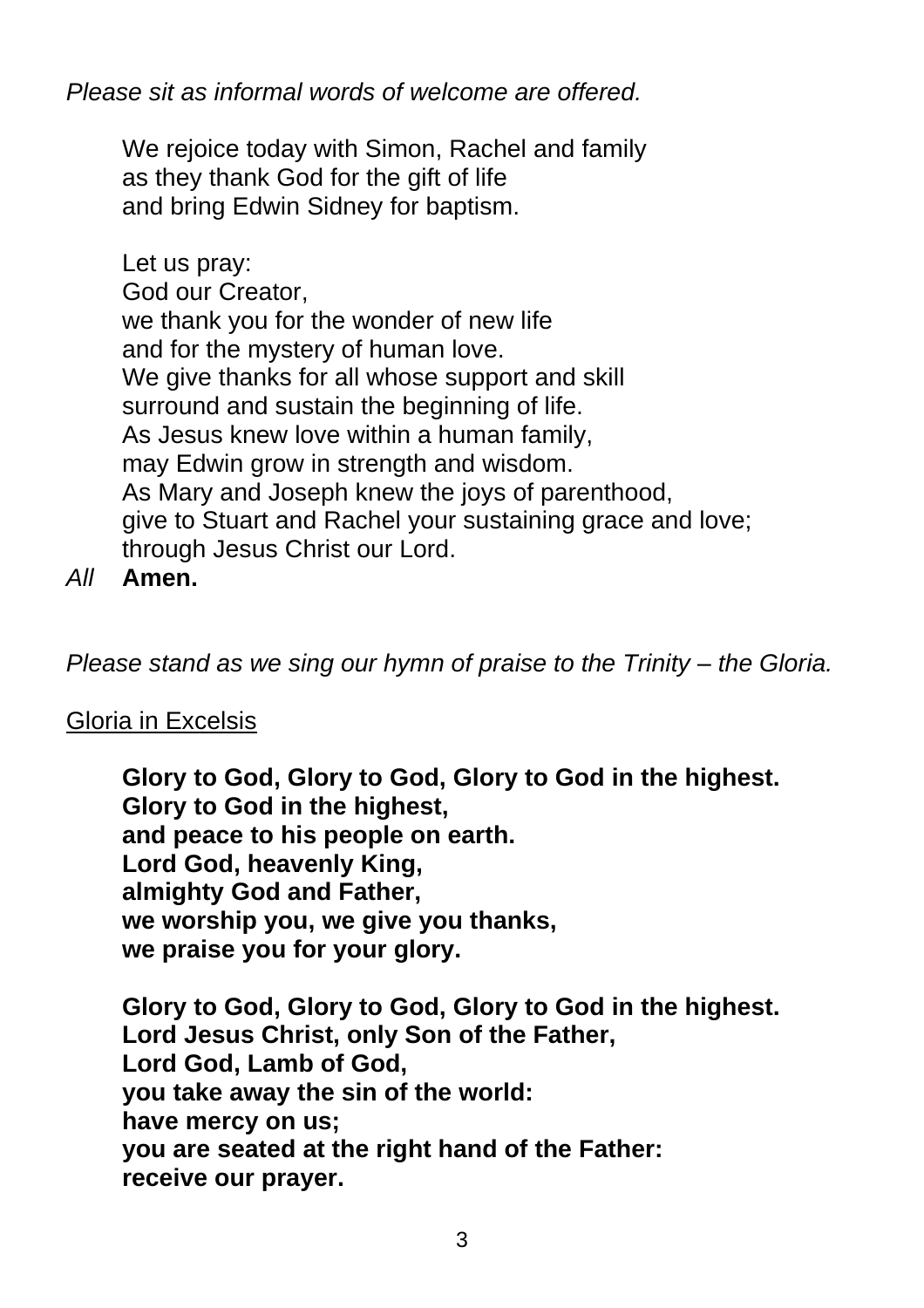**Glory to God, Glory to God, Glory to God in the highest. For you alone are the Holy One, you alone are the Lord, you alone are the Most High, Jesus Christ, with the Holy Spirit, in the glory of God the Father. Glory to God, Glory to God, Glory to God in the highest.**

*The president introduces a period of silent prayer, and then leads the Collect for the Third Sunday of Epiphany/Christian Unity.*

The Collect

Let us pray for the keeping of God on our lives.

*Silence is kept.*

Lord Jesus Christ, who said to your apostles, 'Peace I leave with you, my peace I give to you': look not on our sins but on the faith of your Church and grant it the peace and unity of your kingdom; where you are alive and reign with the Father in the unity of the Holy Spirit, one God, now and for ever.

*All* **Amen.**

## **THE LITURGY OF THE WORD**

*Please stand as we sing our gradual hymn.*

**Hark the glad sound! the Saviour comes, The Saviour promised long! Let every heart prepare a throne, And every voice a song.**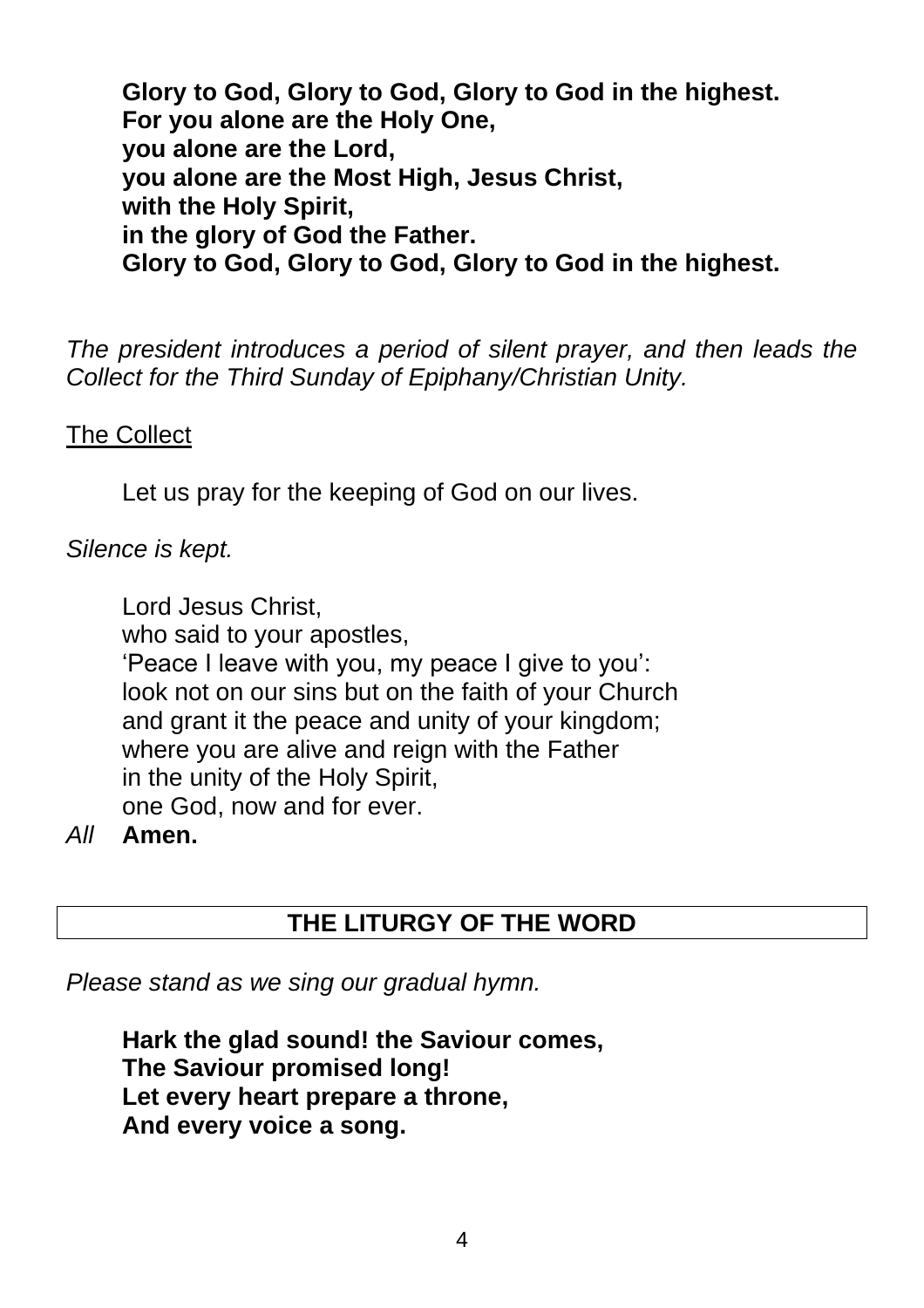**He comes the prisoners to release, In Satan's bondage held; The gates of brass before him burst, The iron fetters yield.**

**He comes the broken heart to bind, The bleeding soul to cure, And with the treasures of his grace Enrich the humble poor.**

**Our glad hosannas, Prince of peace, Thy welcome shall proclaim; And heaven's eternal arches ring With thy belovèd name.**

*Please turn to face the Gospel Book as we welcome the Gospel.*

#### Gospel Reading

*Choir* Alleluia, alleluia, alleluia, alleluia.

## *All* **Alleluia, alleluia, alleluia, alleluia.**

There is one body and one Spirit, one Lord, one faith, one baptism, one God and Father of all, who is above all and through all and in all.

### *All* **Alleluia, alleluia, alleluia, alleluia.**

Hear the Gospel of our Lord Jesus Christ according to Luke. *All* **Glory to you, O Lord.**

Then Jesus, filled with the power of the Spirit, returned to Galilee, and a report about him spread through all the surrounding country. He began to teach in their synagogues and was praised by everyone.

When he came to Nazareth, where he had been brought up, he went to the synagogue on the sabbath day, as was his custom. He stood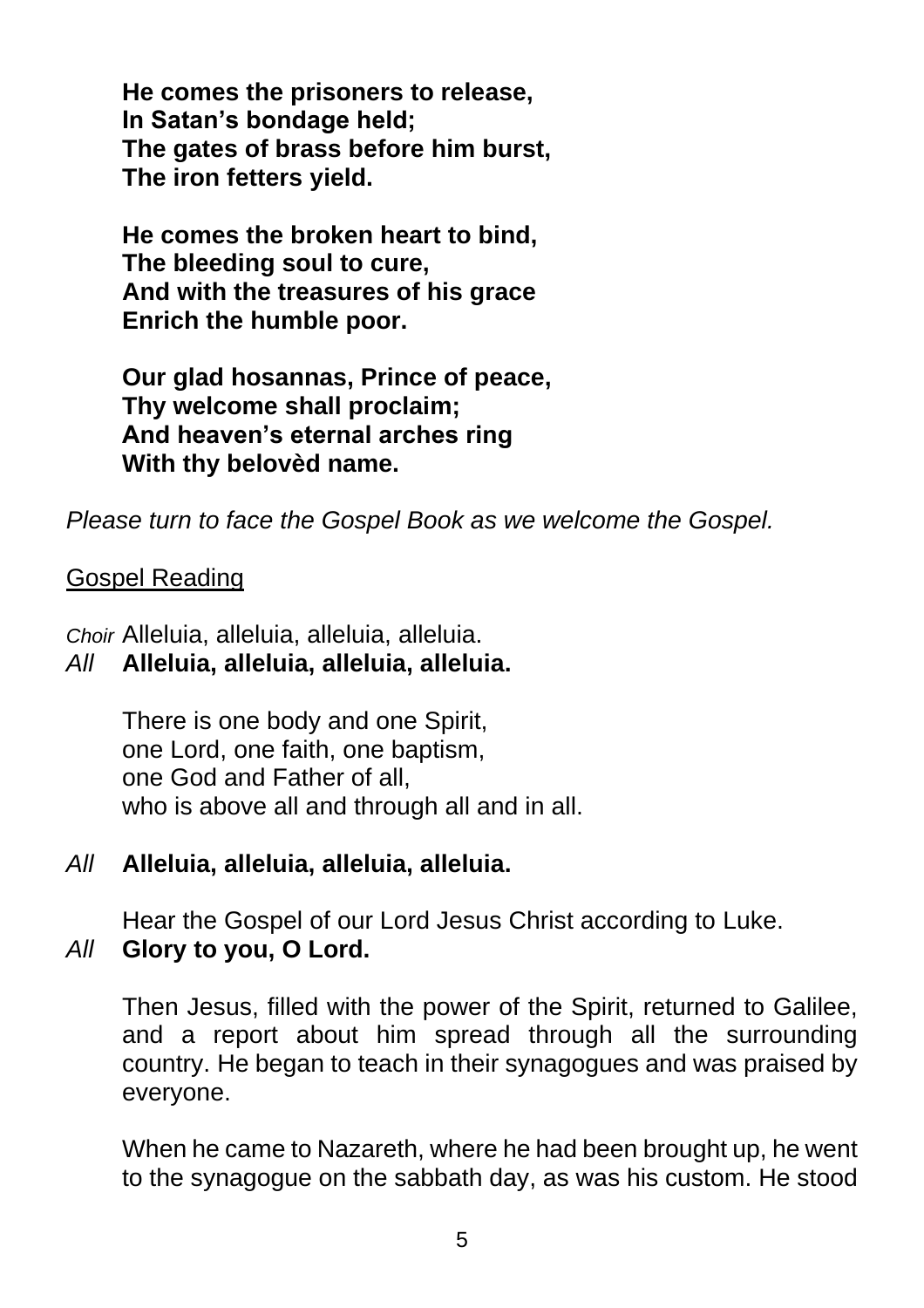up to read, and the scroll of the prophet Isaiah was given to him. He unrolled the scroll and found the place where it was written: 'The Spirit of the Lord is upon me,

because he has anointed me

to bring good news to the poor.

He has sent me to proclaim release to the captives and recovery of sight to the blind,

to let the oppressed go free,

to proclaim the year of the Lord's favour.'

And he rolled up the scroll, gave it back to the attendant, and sat down. The eyes of all in the synagogue were fixed on him. Then he began to say to them, 'Today this scripture has been fulfilled in your hearing.'

*(Luke 4: 14-21).*

This is the Gospel of the Lord.

*All* **Praise to you, O Christ.**

*Please sit as we reflect on God's Word.*

Sermon – *the Revd Sally Bedborough, Associate Priest.*

## **THE LITURGY OF BAPTISM**

#### The Decision

Stuart and Rachel, to request Christian baptism for Edwin is to make a solemn promise to be a disciple of Jesus, to learn the way of life which he taught, and with God's help to follow him as best you can.

It also means taking responsibility for working out a faith to live by, remaining open to the guidance of the Holy Spirit, and treating the faith and feelings of others with respect, tolerance and compassion.

Do you wish Edwin to be received into the Church by baptism, pledging yourself to seek to walk the way of Jesus, stepping into the new life of his resurrection, and opening yourself to all who have revealed God's love to humankind? *Parents:* **We do.**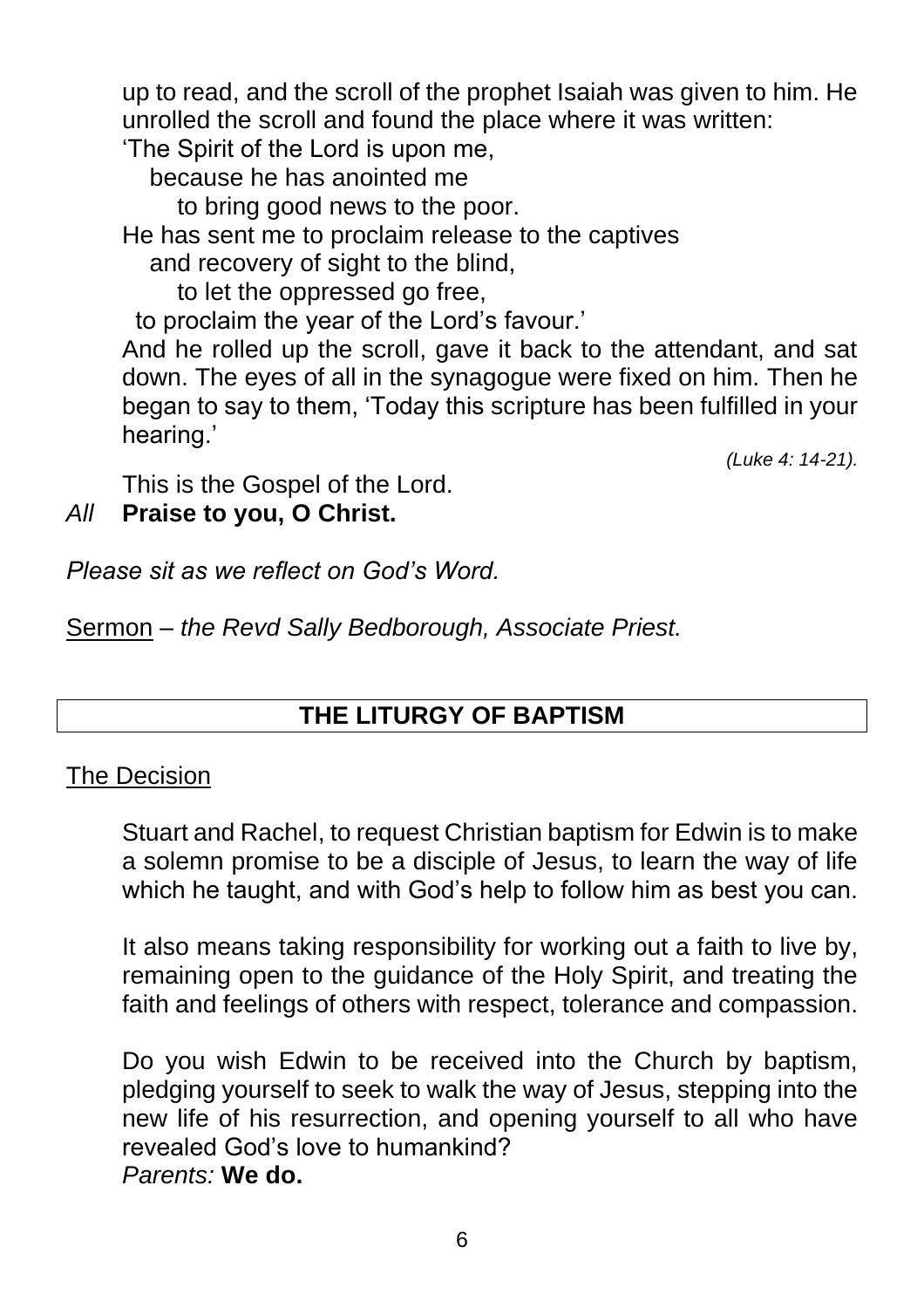As godparents, do you, Abigail, Martin and Adele support Rachel and Stuart's intention for Edwin to follow the Christian path? *Godparents:* **We do.**

In baptism, God calls us out of darkness into his marvellous light. To follow Christ means endeavouring to let go ways of living which are unloving and separate us from each other, and to live resourcefully and healthily for each other.

Do you wish to be a companion of Jesus Christ?

## *All* **I firmly wish to do this.**

Do you wish for a life marked by love, forgiveness and acceptance? *All* **I firmly wish to do this.**

Do you wish to live in a way which is life affirming rather than life denying?

*All* **I firmly wish to do this.**

### The Baptism

*Please stand, as Revd Sally stands before the water of baptism and says:*

Let us give thanks to the Lord our God.

*All* **It is right to give thanks and praise.**

Father, for your gift of water in creation.

*All* **We give you thanks and praise.**

For your Spirit, sweeping over the waters, bringing light and life. *All* **We give you thanks and praise.**

For your Son Jesus Christ, baptised in the river Jordan.

## *All* **We give you thanks and praise.**

For your gift of new birth and your new creation by water and the Spirit.

*All* **We give you thanks and praise.**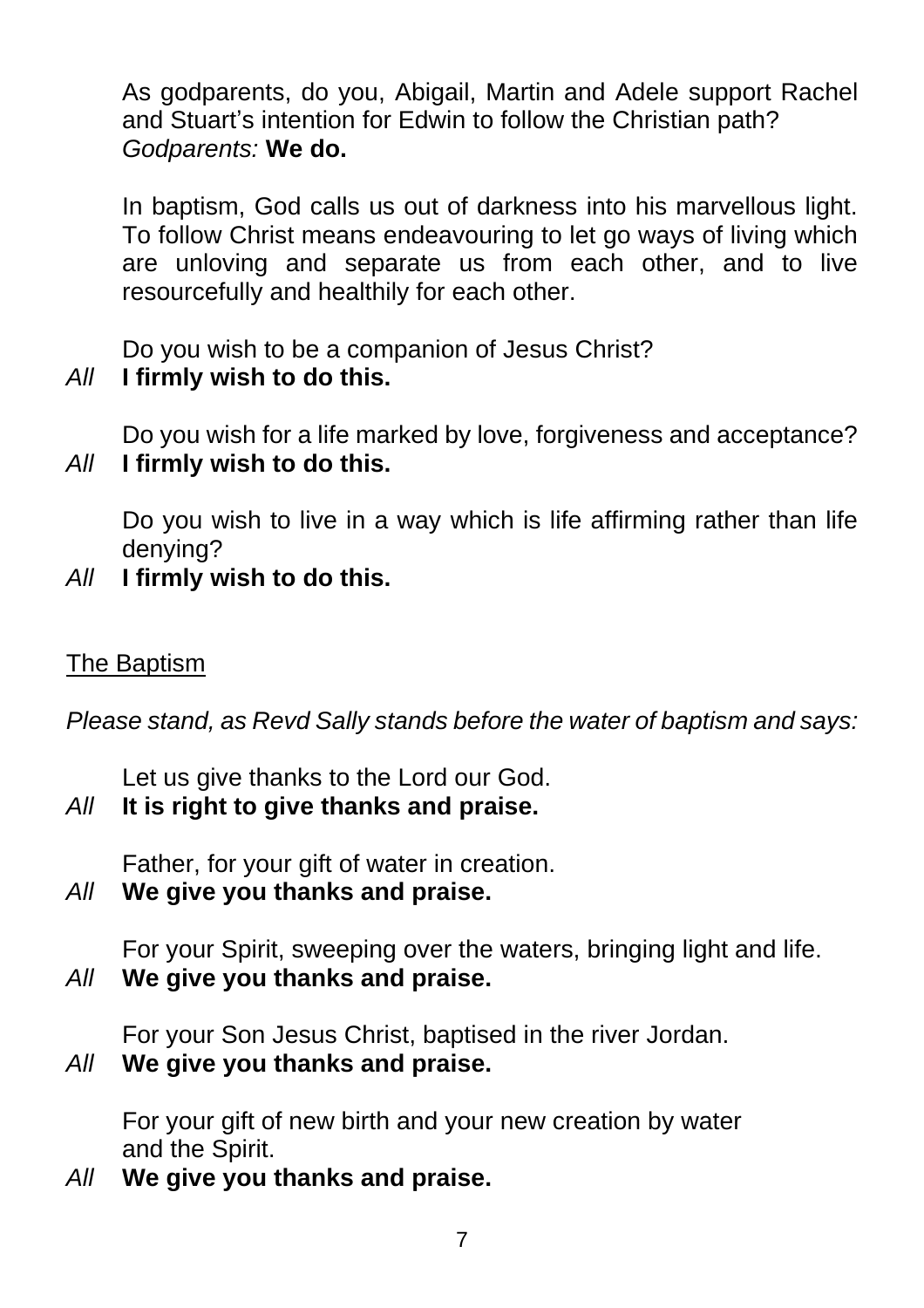Father, accept our sacrifice of praise; may your holy and life-giving Spirit move upon these waters.

Bring those who are baptised to new birth in the family of your Church and make them one with Christ in the freedom of your kingdom.

#### *All* **Amen.**

#### Profession of Faith

Let us affirm, together with the family of Edwin, who is being baptised, our common faith in Jesus Christ.

Do you believe and trust in God the Father, source of all being and life, the one for whom we exist?

#### *All* **I believe and trust in him.**

Do you believe and trust in God the Son, who took our human nature, died for us and rose again?

#### *All* **I believe and trust in him.**

Do you believe and trust in God the Holy Spirit, who gives life to the people of God and makes Christ known in the world?

#### *All* **I believe and trust in him.**

This is the faith of the Church.

#### *All* **This is our faith. We believe and trust in one God, Father, Son and Holy Spirit.**

*Revd Sally baptises Edwin by pouring water over him and saying:* 

Edwin Sidney, I baptise you in the name of the Father, and of the Son, and of the Holy Spirit.

*All* **Amen.**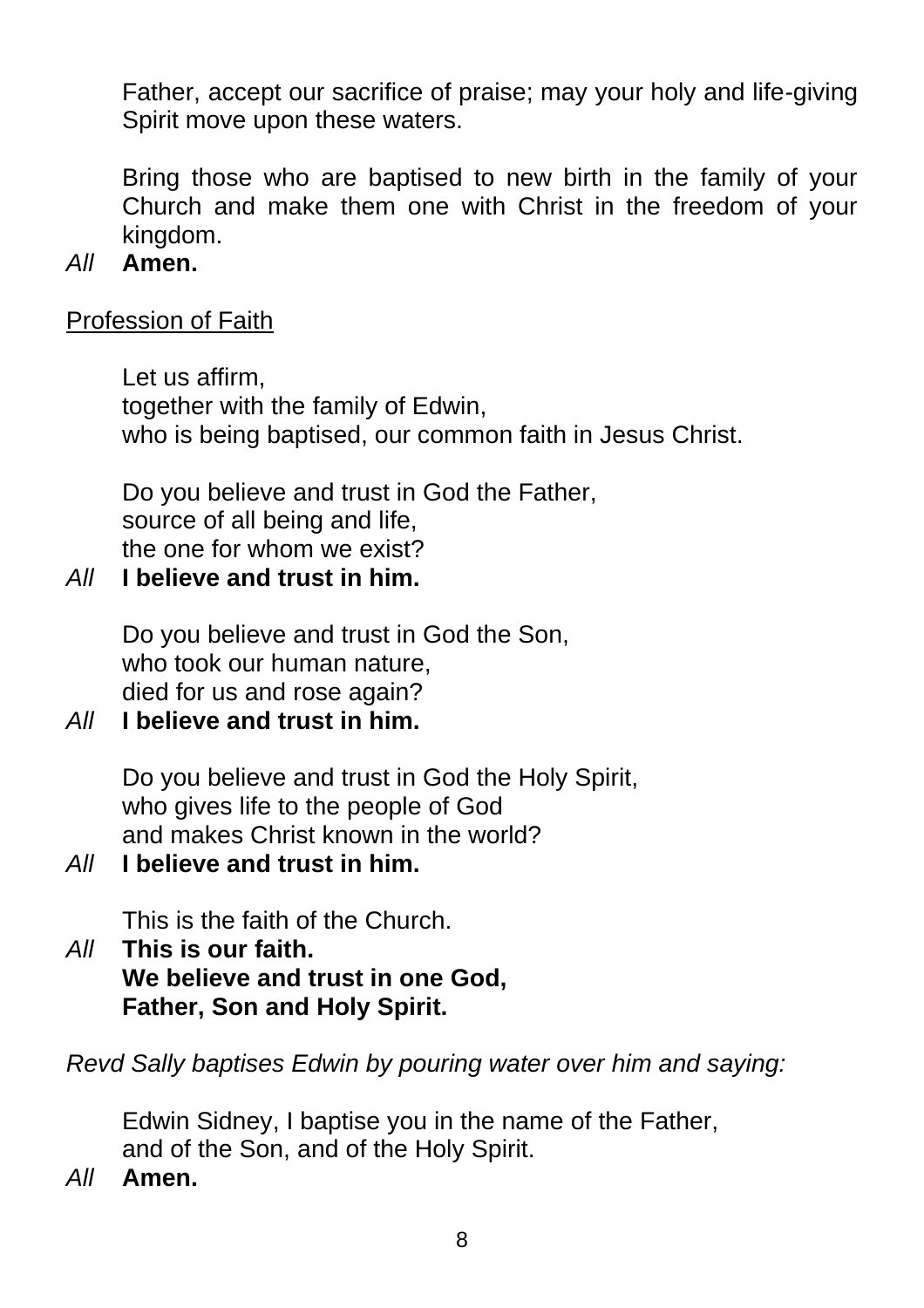### The Sign of the Cross

*Revd Sally makes the sign of the cross on the forehead of Edwin who has been baptised, with the words:* 

I sign you with the cross, the sign of Christ. Christ claims you for his own. You are important and precious in his sight. Do not be ashamed to confess the faith of Christ crucified:

### *All* **Live courageously as a disciple of Christ against sin, the world and all that is evil, and remain faithful to Christ to the end of your life.**

*Stuart, Rachel and the godparents are invited to sign Edwin with the sign of the cross.*

#### The Welcome

*Revd Sally and the congregation, representing the whole Church, welcome the newly baptised:*

Edwin Sidney; may God, who has received you by baptism into his Church, pour upon you the riches of his grace, that within the company of Christ's pilgrim people you may daily be renewed by his anointing Spirit, and come to the inheritance of the saints in glory.

### *All* **We welcome you into the fellowship of faith; we are children of the same heavenly Father; we welcome you!**

### The Prayers

We thank you, Father, for the gift of the life of this child who has been baptised. May your blessing of peace and joy be with Edwin and protect him all of his days.

Grant that Edwin may grow in the faith in which he has been baptised, and that all things belonging to the Spirit may live and grow in him.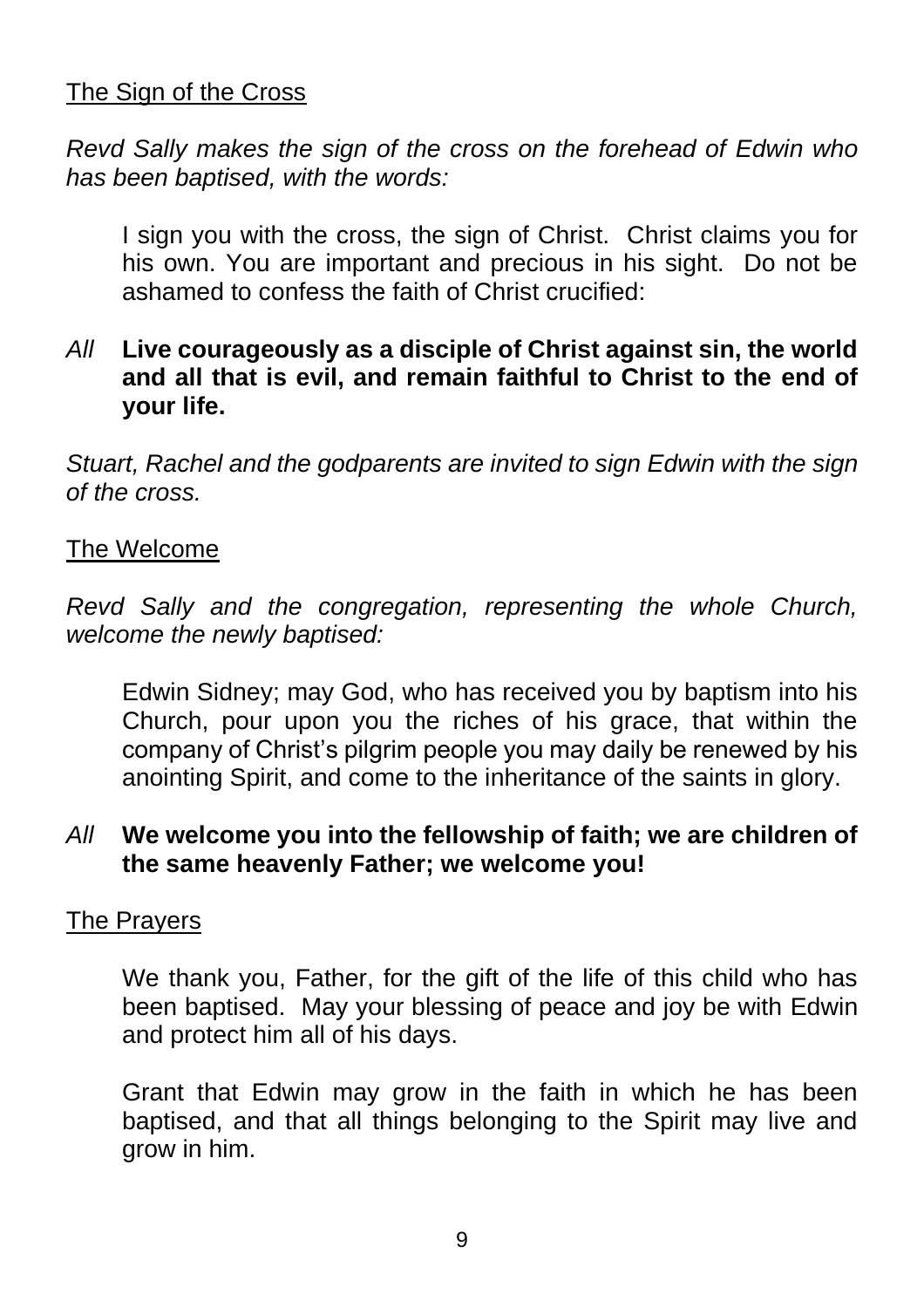We pray for Stuart and Rachel: give them the Spirit of wisdom and love, that their home may reflect the joy of your eternal kingdom: through Jesus Christ our Lord.

### *All* **Amen.**

## Baptismal Blessing

Edwin, today God has touched you with his love and given you a place within his Church. God bless your eyes that you may have clarity of vision, God bless your mouth that you may speak the truth, God bless your ears that you may hear all that is good which is spoken to you, God bless your heart that you may be filled with love, God bless your feet that you may walk a true path.

## *All* **Amen.**

*Please sit for our prayers.*

### Prayers of Intercession

As sons and daughters of our heavenly Father, responding to his call, let us bring to him our needs and concerns.

In the spirit of unity:

### *All* **we ask your guidance.**

*The prayers end as follows:* God of mercy,

*All* **you know us and love us and hear our prayer: keep us in the eternal fellowship of Jesus Christ our Saviour. Amen.**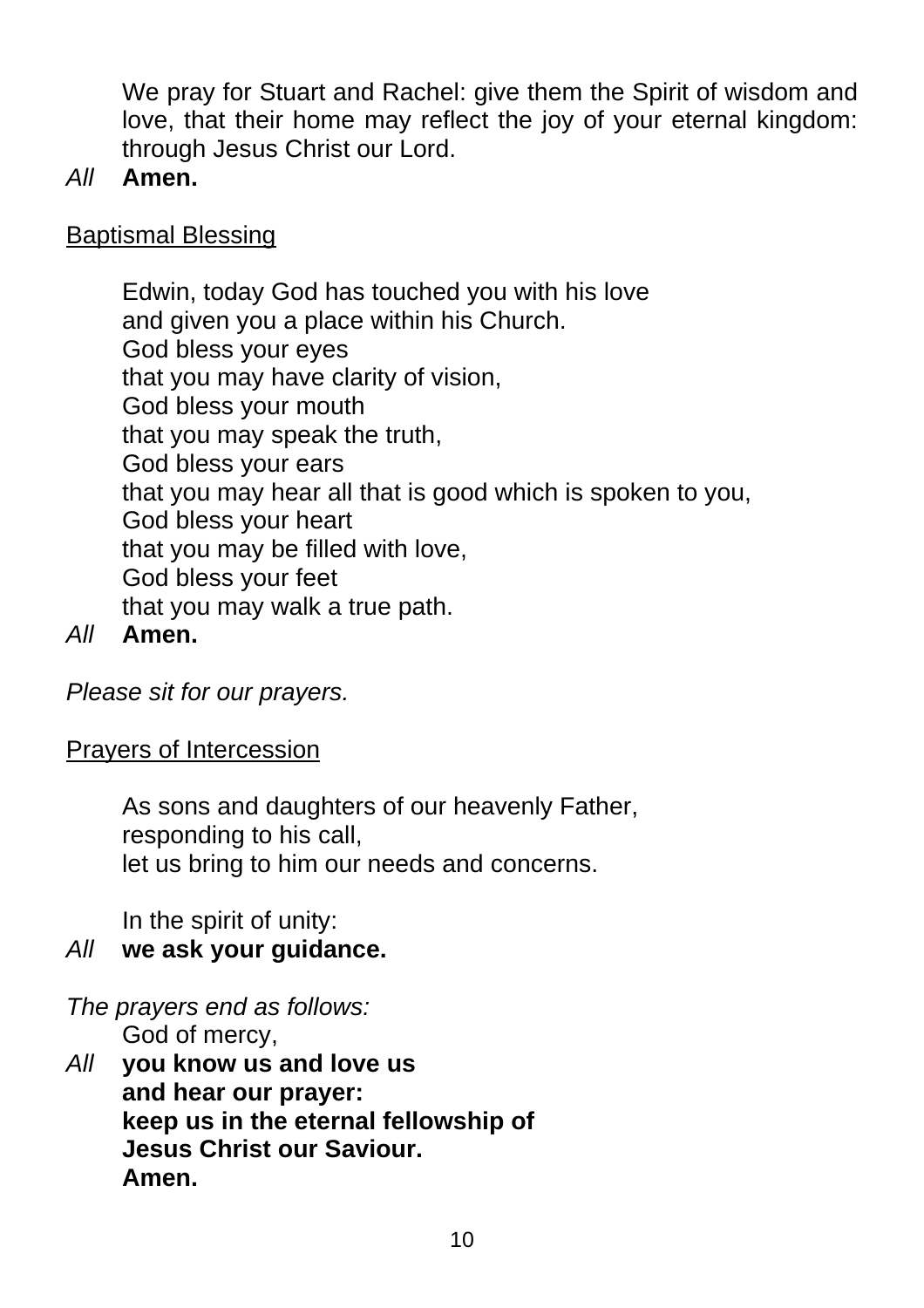## **THE LITURGY OF THE SACRAMENT**

*Please stand as the president introduces the peace.*

### The Peace

We are all one in Christ Jesus. We belong to him through faith, heirs of the promise of the Spirit of peace. The peace of the Lord be always with you

*All* **and also with you.**

Let us offer one another a sign of peace.

*We remain standing as bread and wine are placed on the altar, and we sing our offertory hymn.*

## Preparation of the Table

**Lord of the church, we pray for our renewing: Christ over all, our undivided aim; Fire of the Spirit, burn for our enduing, wind of the Spirit, fan the living flame! We turn to Christ amid our fear and failing, the will that lacks the courage to be free, the weary labours, all but unavailing, to bring us nearer what a church should be.**

**Lord of the church, we seek a Father's blessing, a true repentance and a faith restored, a swift obedience and a new possessing, filled with the Holy Spirit of the Lord! We turn to Christ from all our restless striving, unnumbered voices with a single prayer – the living water for our souls' reviving, in Christ to live, and love and serve and care.**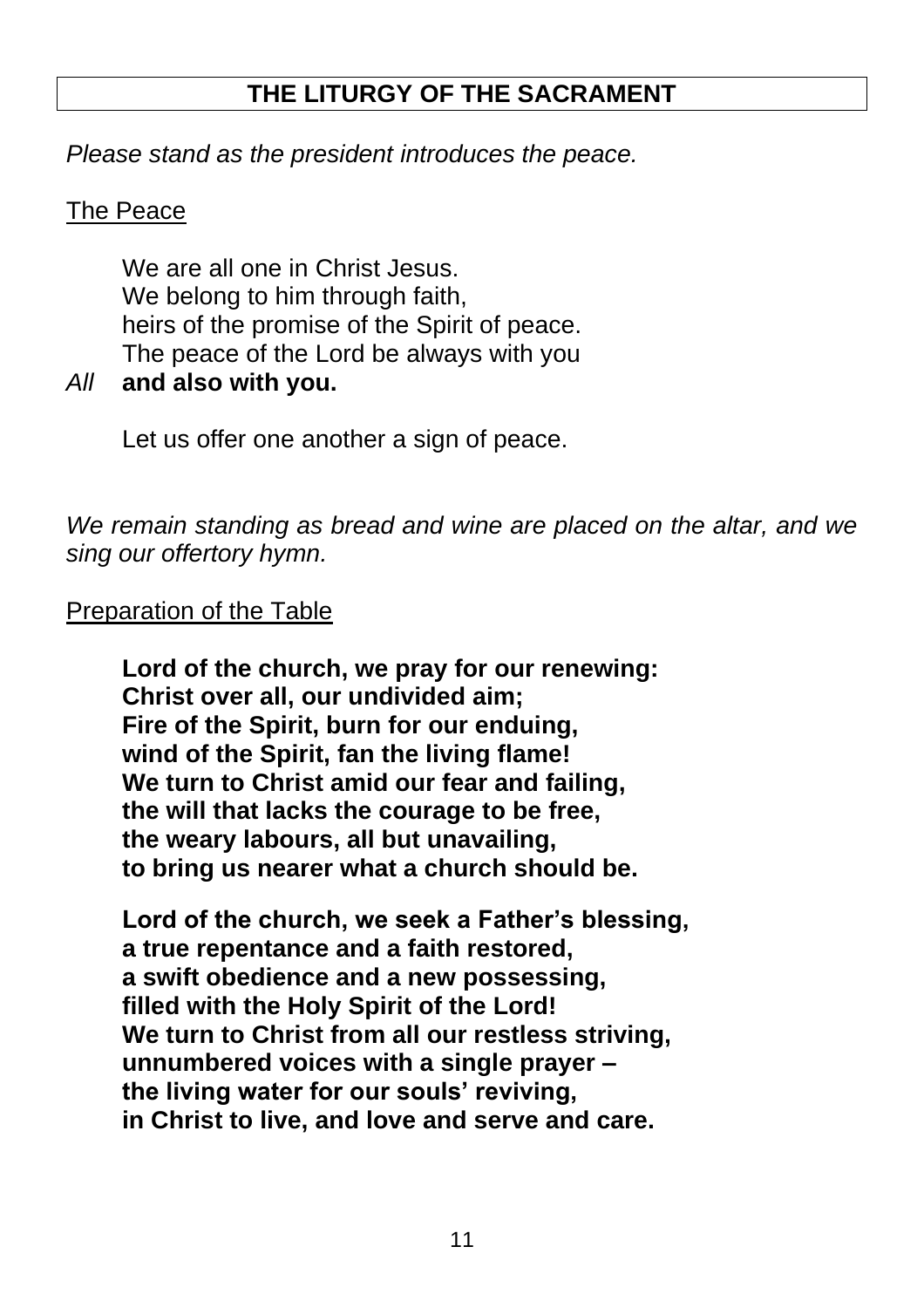**Lord of the church, we long for our uniting, true to one calling, by one vision stirred; one cross proclaiming and one creed reciting, one in the truth of Jesus and His word! So lead us on; till toil and trouble ended, one church triumphant one new song shall sing, to praise His glory, risen and ascended, Christ over all, the everlasting King!**

*The president offers prayer for the preparation of the altar.*

Taking of the Bread and Wine

As the grain once scattered in the fields and the grapes once dispersed on the hillside are now united on this table in bread and wine, so, Lord, may your whole Church soon be gathered together from the corners of the earth into your kingdom.

*All* **Amen.**

The Eucharistic Prayer (E)

The Lord be with you.

*All* **And also with you.**

Lift up your hearts.

# *All* **We lift them to the Lord.**

Let us give thanks to the Lord our God.

# *All* **It is right to give thanks and praise.**

Father, all-powerful and ever-living God, we do well always and everywhere to give you thanks through Jesus Christ our Lord. By him, your only Son, who restored to us peace through the blood of his cross, you willed to reconcile all creatures. In him you have led us to the knowledge of your truth, that bound together by one faith and one baptism we might become his body.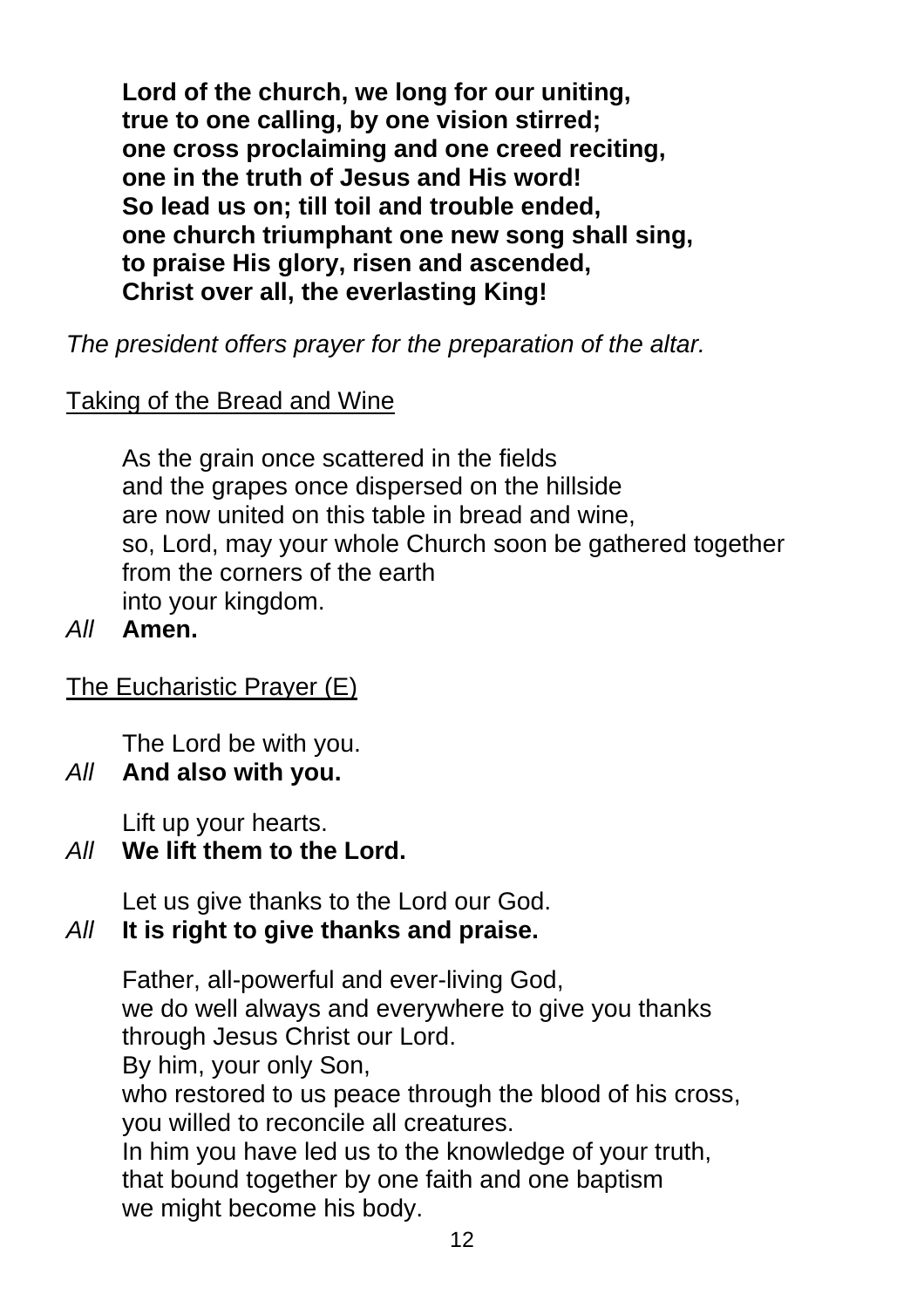Through him you have given your Holy Spirit to all peoples to work marvels by innumerable gifts and an abundant variety of graces. Gathering us together in unity, your Spirit dwells in the hearts of all your children, filling the whole Church with his presence and guiding it with wisdom from above.

And so, with steadfast love, we proclaim your glory and join with hosts of angels in their triumphant hymn of praise:

### *Sing* **Holy, holy, holy Lord,**

**God of power and might, heaven and earth are full of your glory. Hosanna, hosanna, hosanna in the highest. Blessed is he who comes in the name of the Lord. Hosanna, hosanna, hosanna in the highest.**

We praise and bless you, loving Father, through Jesus Christ, our Lord; and as we obey his command, send your Holy Spirit, that broken bread and wine outpoured may be for us the body and blood of your dear Son.

On the night before he died he had supper with his friends and, taking bread, he praised you. He broke the bread, gave it to them and said: Take, eat; this is my body which is given for you; do this in remembrance of me.

When supper was ended he took the cup of wine. Again he praised you, gave it to them and said: Drink this, all of you;

this is my blood of the new covenant,

which is shed for you and for many for the forgiveness of sins. Do this, as often as you drink it, in remembrance of me.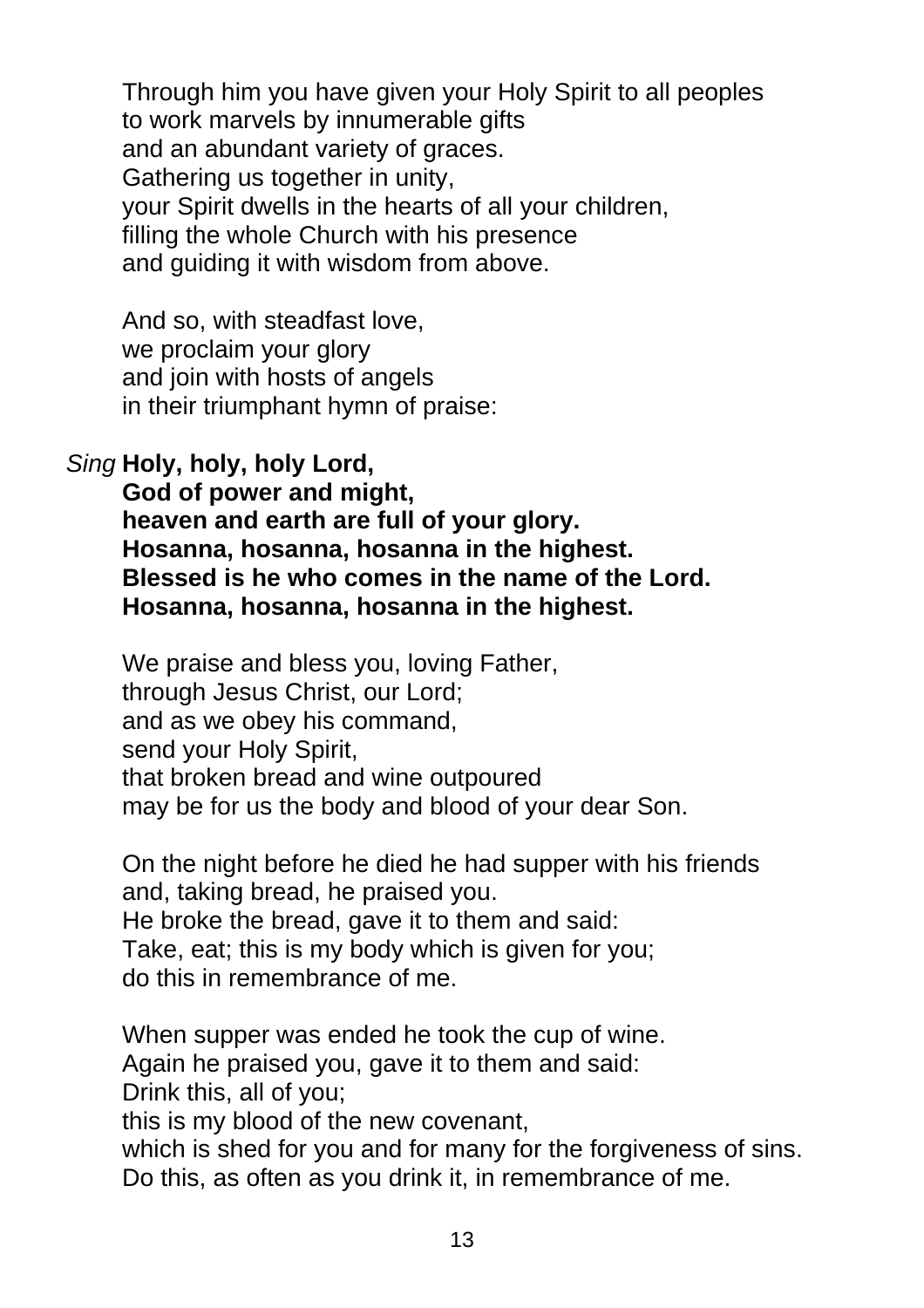So, Father, we remember all that Jesus did, in him we plead with confidence his sacrifice made once for all upon the cross.

Bringing before you the bread of life and cup of salvation, we proclaim his death and resurrection until he comes in glory.

#### Jesus Christ is Lord: *Sing* **Lord, by your cross and resurrection you have set us free. You are the Saviour of the world.**

Lord of all life, help us to work together for that day when your kingdom comes and justice and mercy will be seen in all the earth.

Look with favour on your people, gather us in your loving arms and bring us with the Blessed Virgin Mary, Saint Peter, Saint Osmund and all the saints to feast at your table in heaven.

Through Christ, and with Christ, and in Christ, in the unity of the Holy Spirit, all honour and glory are yours, O loving Father, for ever and ever.

### *All* **Amen.**

*The consecrated bread and wine are raised in the sight of the people, and the Sanctus bell is rung as we honour Christ's presence among us.*

*After a moment's silence, please sit for The Lord's Prayer.*

### The Lord's Prayer

Let us pray with confidence as our Saviour has taught us: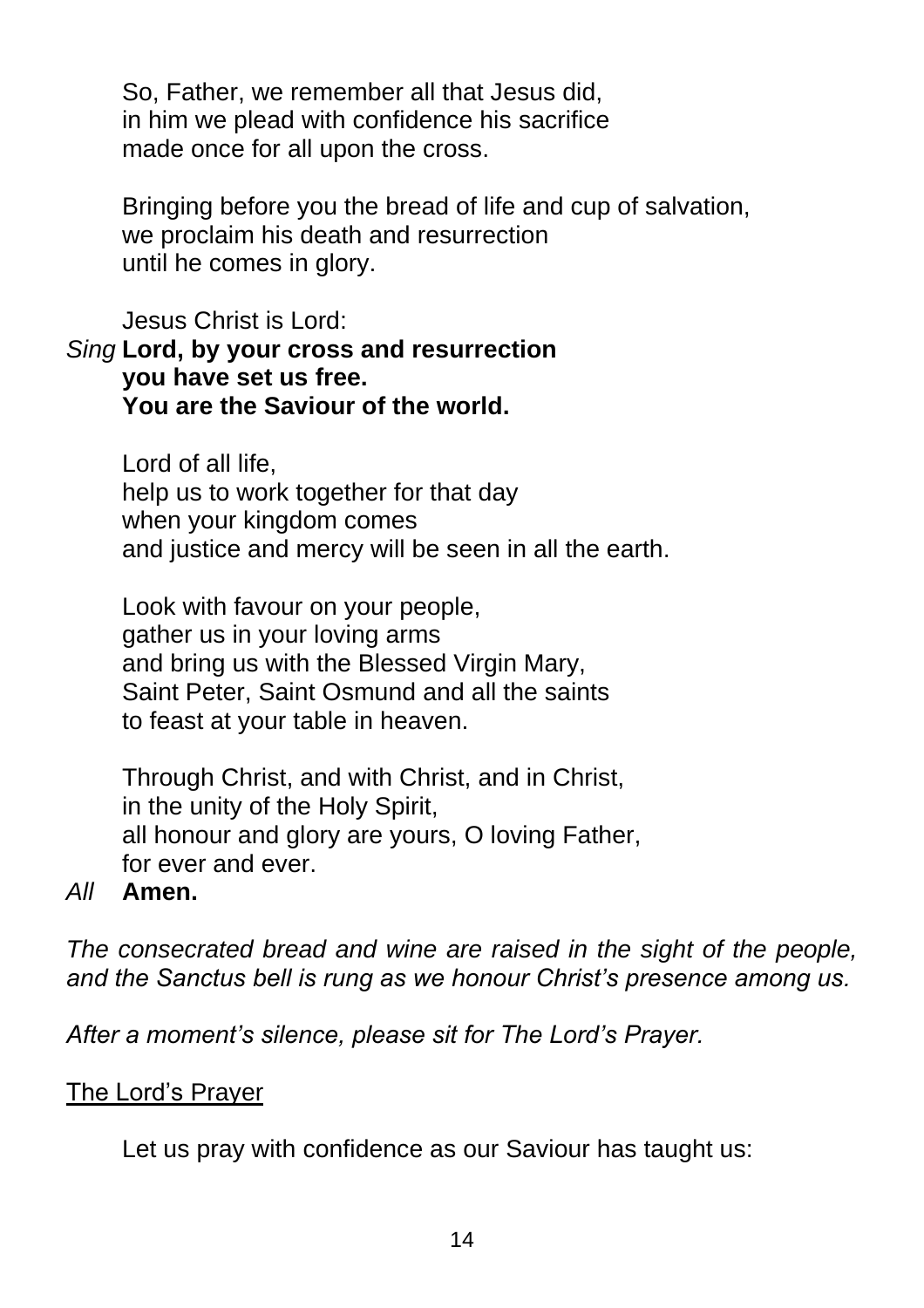*All* **Our Father, who art in heaven, hallowed be thy name; thy kingdom come; thy will be done; on earth as it is in heaven. Give us this day our daily bread. And forgive us our trespasses, as we forgive those who trespass against us. And lead us not into temptation; but deliver us from evil. For thine is the kingdom, the power and the glory, for ever and ever. Amen.**

*The president breaks the consecrated bread.*

Breaking of the Bread

We break this bread to share in the body of Christ.

*All* **Though we are many, we are one body, because we all share in one bread.**

*Sing* **Lamb of God,**

**you take away the sins of the world, have mercy on us.** 

**Lamb of God,** 

**you take away the sins of the world, have mercy on us.** 

**Lamb of God, you take away the sins of the world, grant us peace.**

*The president invites the people to receive communion.*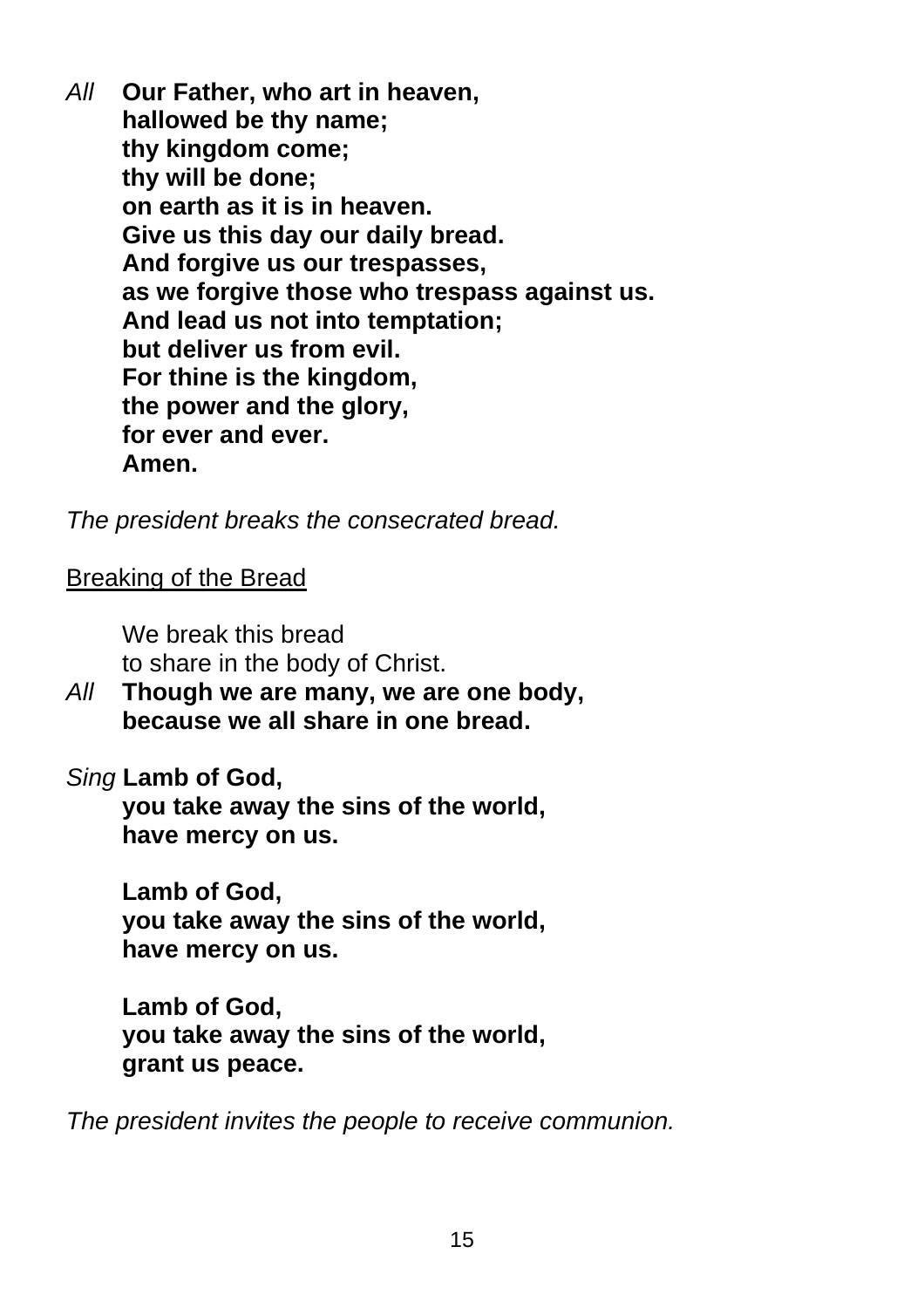God's holy gifts for God's holy people.

*All* **Jesus Christ is holy, Jesus Christ is Lord, to the glory of God the Father.**

*All are welcome to come forward to receive communion or a blessing.*

*Holy Communion will be offered in both kinds by simultaneous administration (intinction). Please receive with both open hands.* 

*If you would prefer to receive a blessing, please bring this service booklet with you.*

The body and blood of Christ keep you in eternal life. *Reply* **Amen.**

*We remain seated to sing our post-communion hymn.*

**My God, how wonderful thou art, thy majesty how bright, how beautiful thy mercy seat, in depths of burning light!**

**How dread are thine eternal years, O everlasting Lord, by prostrate spirits day and night incessantly adored!**

**How wonderful, how beautiful, the sight of thee must be, thine endless wisdom, boundless power, and aweful purity!**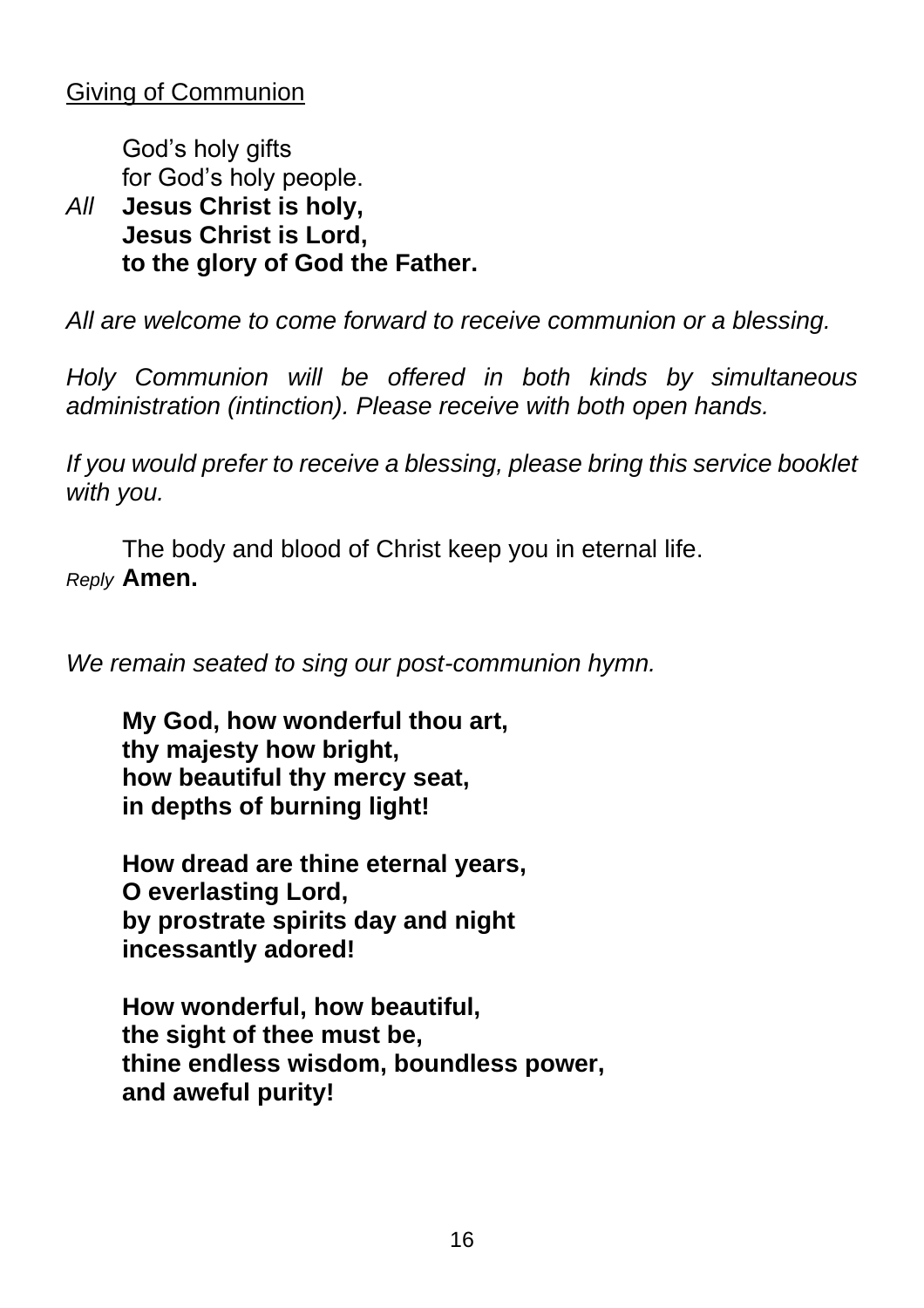**O, how I fear thee, living God, with deepest, tenderest fears, and worship thee with trembling hope, and penitential tears!**

**Yet I may love thee too, O Lord, almighty as thou art, for thou hast stooped to ask of me the love of my poor heart.**

**No earthly father loves like thee, no mother, e'er so mild, bears and forbears as thou hast done with me, thy sinful child.**

**Father of Jesus, love's reward, what rapture will it be prostrate before thy throne to lie, and gaze and gaze on thee.**

#### Prayer after Communion

Eternal God and Father, whose Son at supper prayed that his disciples might be one, as he is one with you: draw us closer to him, that in common love and obedience to you we may be united to one another in the fellowship of the one Spirit, that the world may believe that he is Lord, to your eternal glory; through Jesus Christ our Lord.

*All* **Amen.**

*Announcements are made and Banns of Marriage are called.*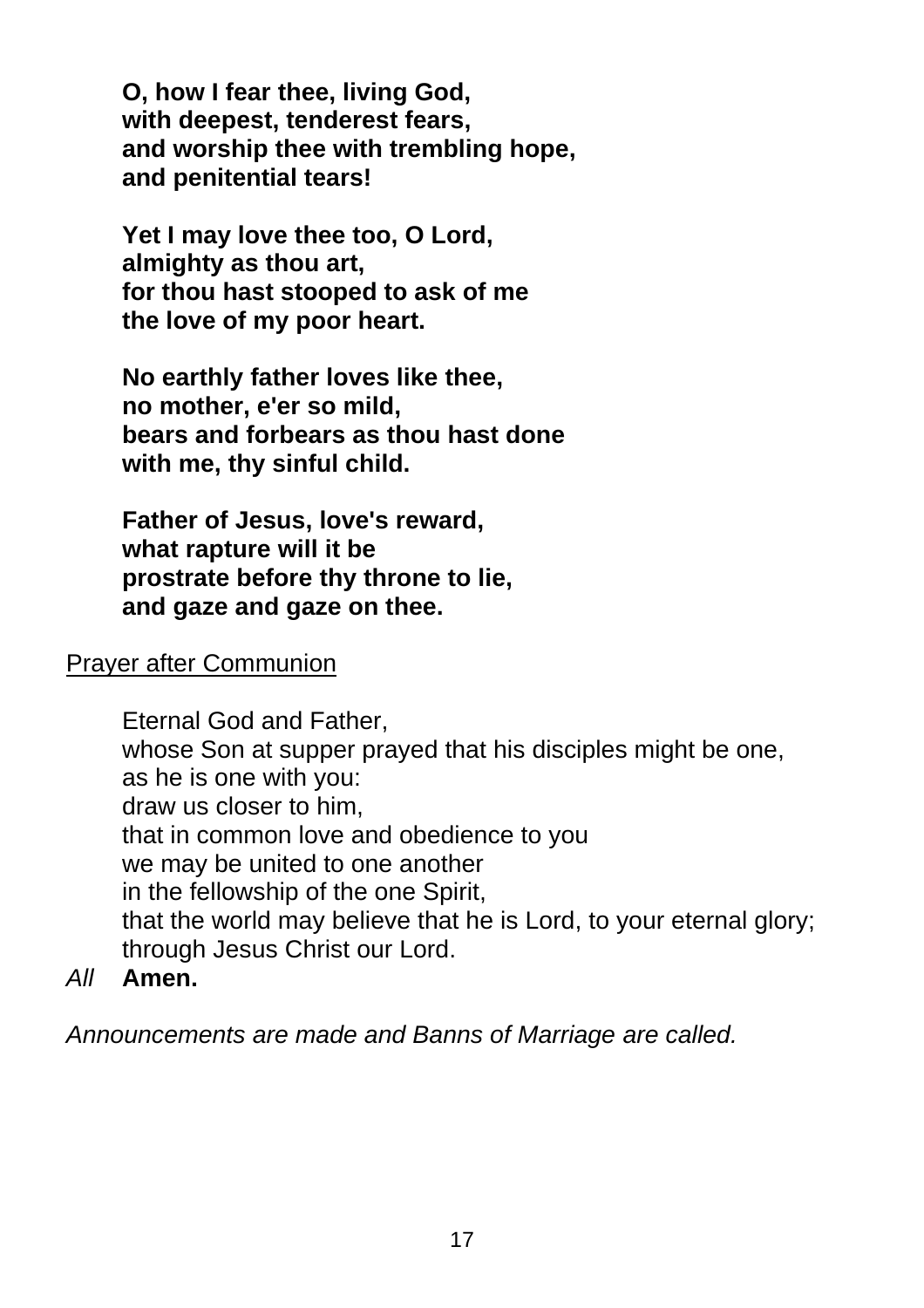### The Symbol of Light

*Revd Sally presents a lighted candle, lit from the Easter Candle, (representing the risen Christ) and says:* 

God has delivered us from the dominion of darkness and has given us a place with the saints in light.

Edwin, you have received the light of Christ; walk in this light all the days of your life.

### *All* **Shine as a light in the world, to the glory of God the Father.**

#### **SENDING**

*Please stand as we sing our final hymn, before we are sent out with God's blessing.*

**O for a thousand tongues to sing My dear Redeemer's praise, The glories of my God and King, The triumphs of his grace!**

**Jesus - the name that charms our fears, That bids our sorrows cease; 'Tis music in the sinner's ears, 'Tis life, and health, and peace.**

**He breaks the power of cancelled sin, He sets the pris'ner free; His blood can make the foulest clean, His blood availed for me.**

**He speaks; and, listening to his voice, New life the dead receive, The mournful, broken hearts rejoice, The humble poor believe.**